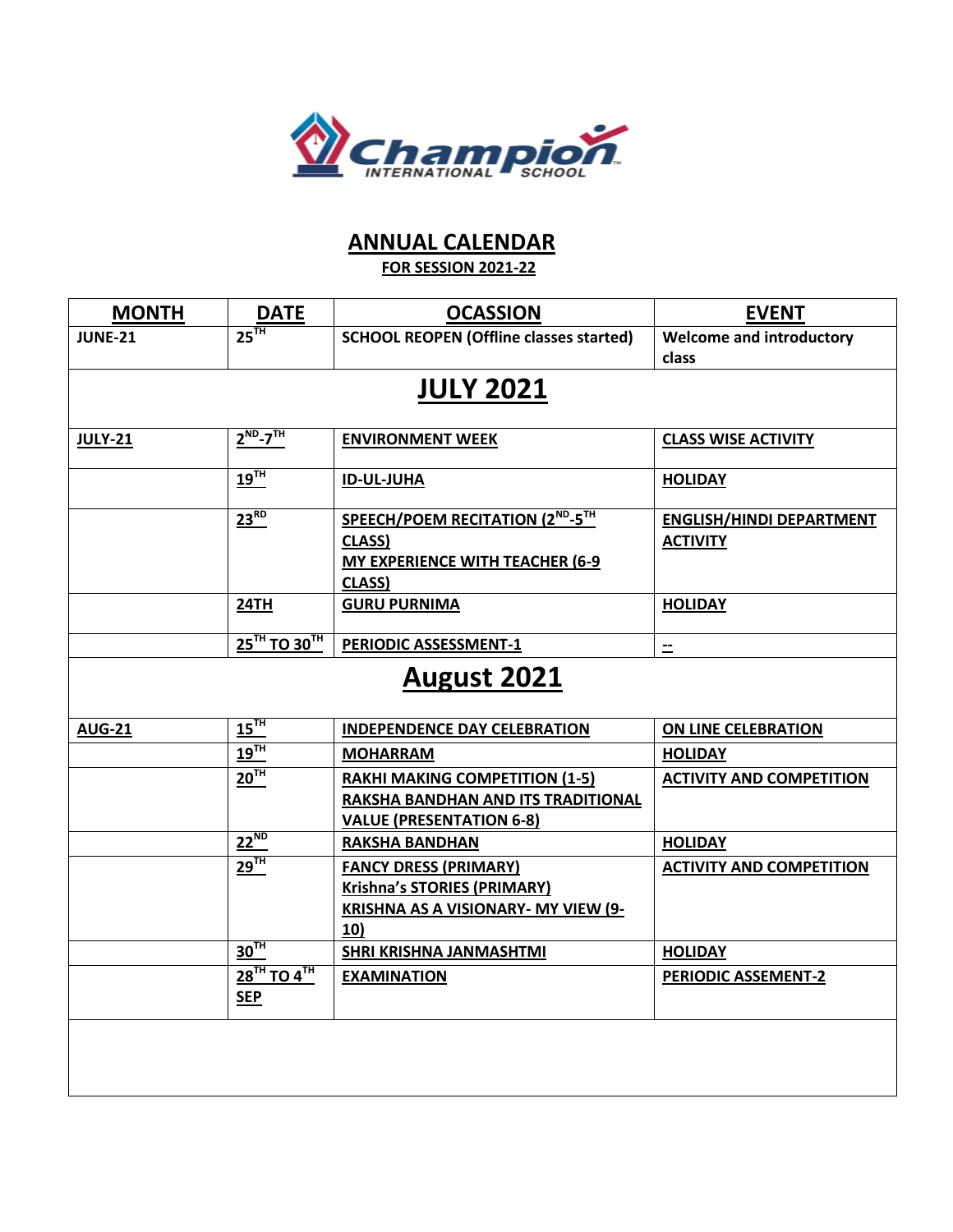| <u>September 2021</u> |                                                       |                                                       |                                  |  |  |  |  |
|-----------------------|-------------------------------------------------------|-------------------------------------------------------|----------------------------------|--|--|--|--|
| <b>SEP-21</b>         | 4TH                                                   | SPEECH/POEM/VALUE EDUCATION AND                       | <b>ACTIVITY</b>                  |  |  |  |  |
|                       |                                                       | <b>TEACHER PANEL DISCUSSION</b>                       |                                  |  |  |  |  |
|                       | $5^{\text{th}}$                                       | <b>TEACHER'S DAY CELEBRATION</b>                      | <b>ONLINE CELEBRATION</b>        |  |  |  |  |
|                       | $\overline{Z}^{\overline{1}\overline{1}\overline{1}}$ | SOIL GANESHA MAKING COMPETITION                       | <b>ACTIVITY</b>                  |  |  |  |  |
|                       | $16$ <sup>TH</sup>                                    | <b>DOL GYARAS</b>                                     | <b>HOLIDAY</b>                   |  |  |  |  |
| October 2021          |                                                       |                                                       |                                  |  |  |  |  |
| <b>OCT-21</b>         | $2^{ND}$                                              | <b>GANDHI JAYANTI</b>                                 | <b>HOLIDAY</b>                   |  |  |  |  |
|                       | 12TH                                                  | <b>VALUES OF RAM- AT 21ST CENTURY A</b>               | <b>ACTIVITY</b>                  |  |  |  |  |
|                       |                                                       | <b>DISCUSSION</b>                                     |                                  |  |  |  |  |
|                       | $13$ <sup>TH</sup>                                    | <b>DANCE COMPETITION</b>                              | <b>ONLINE VIDEOS</b>             |  |  |  |  |
|                       | $14^{TH} - 18^{TH}$                                   | <b>VIJYADASHMI</b>                                    | <b>HOLIDAY</b>                   |  |  |  |  |
|                       | $19^{TH} - 30^{TH}$                                   | FIRST PRE-BOARD EXAMINATION FOR XTH                   | <b>EXAMINATION</b>               |  |  |  |  |
| <b>November 2021</b>  |                                                       |                                                       |                                  |  |  |  |  |
| <b>NOV-21</b>         | $02^{ND} - 6^{TH}$                                    | <b>DEEPAWALI VACATION</b>                             | <b>HOLIDAY</b>                   |  |  |  |  |
|                       | $8^{TH} - 15^{TH}$                                    | <b>SECOND PRE-BOARD EXAMINATION FOR</b><br><b>XTH</b> | <b>EXAMINATION</b>               |  |  |  |  |
|                       | $19$ <sup>TH</sup>                                    | <b>GURU NANAK JAYANTI</b>                             | <b>HOLIDAY</b>                   |  |  |  |  |
|                       | $20^{TH} - 30^{TH}$                                   | <b>HALF YEARLY EXAMINATION (1ST TO 9TH)</b>           | <b>EXAMINATION</b>               |  |  |  |  |
| December 2021         |                                                       |                                                       |                                  |  |  |  |  |
| <b>DEC-21</b>         | $25^{TH}$ - $28^{TH}$                                 | <b>X-MAS HOLIDAY</b>                                  | <b>HOLIDAY</b>                   |  |  |  |  |
|                       |                                                       | <b>TEACHING OF JESUS AS A HUMANTARIAN</b>             | <b>ACTIVITY</b>                  |  |  |  |  |
|                       |                                                       | (PRESENTATION)                                        |                                  |  |  |  |  |
| January 2022          |                                                       |                                                       |                                  |  |  |  |  |
| <b>JAN-22</b>         | $26TH$ JAN                                            | <b>REPUBLIC DAY CELEBRATION</b>                       | <b>ONLINE/OFFLINE CELBRATION</b> |  |  |  |  |
|                       | $27TH - 2ND FEB$                                      | <b>PERIODIC ASSEMENT-3</b>                            | <b>EXAMINATION</b>               |  |  |  |  |
| <b>February 2022</b>  |                                                       |                                                       |                                  |  |  |  |  |
| <b>FEB-22</b>         | 16 <sup>TH</sup>                                      | <b>SANT RAVIDAS JAYANTI</b>                           | <b>HOLIDAY</b>                   |  |  |  |  |
|                       | $25$ <sup>TH</sup> -3 <sup>RD</sup>                   | <b>PERIODIC ASSEMENT-4</b>                            | <b>EXAMINATION</b>               |  |  |  |  |
| <u>March 2022</u>     |                                                       |                                                       |                                  |  |  |  |  |
| <b>MARCH-22</b>       | $9^{TH} - 17^{TH}$                                    | <b>EXAMINATION</b>                                    | <b>FINAL EXAMINATION</b>         |  |  |  |  |